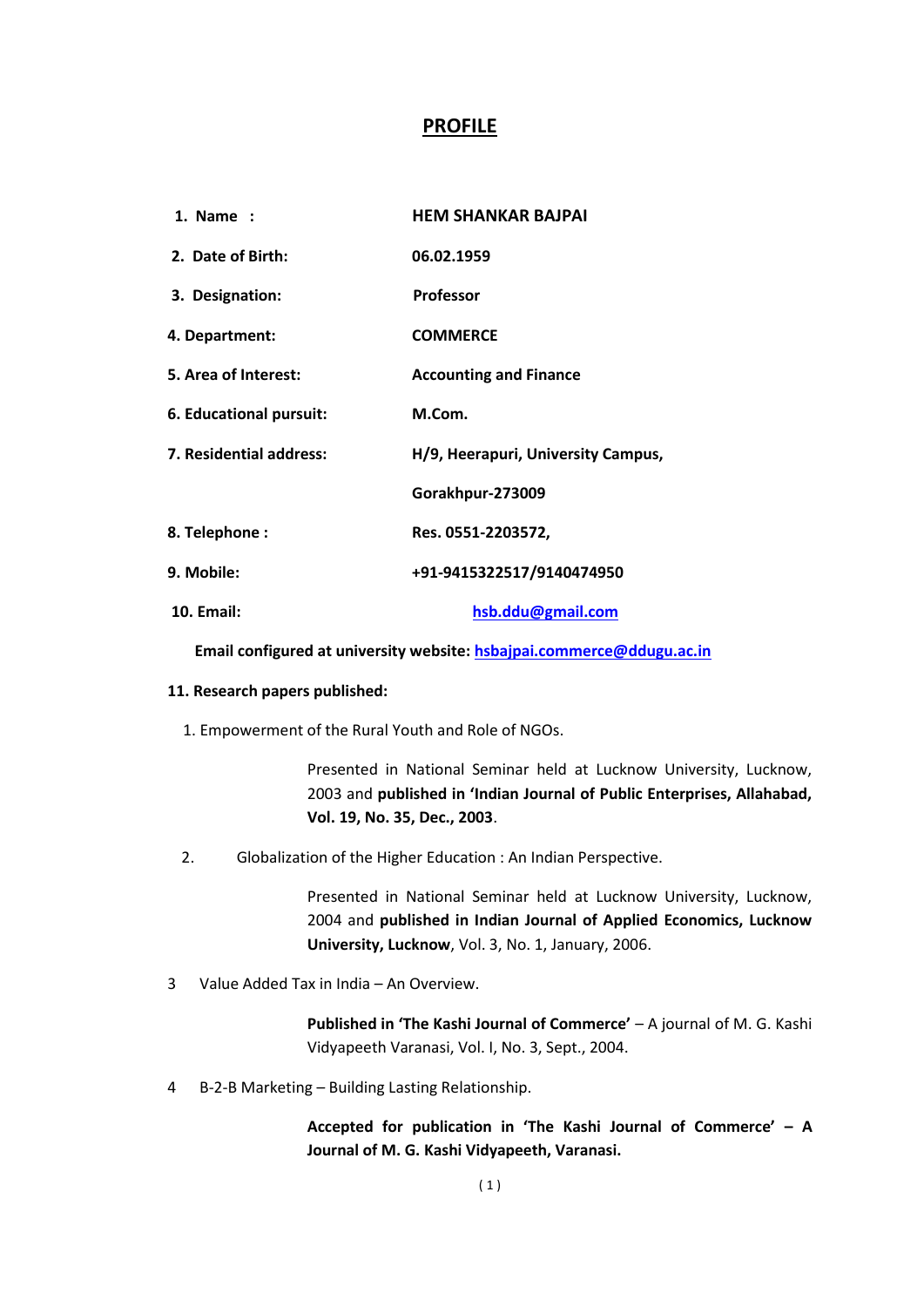- 3. 'Developing Global Corporate Citizens through Orientation Plans' **published in 'Indian Journal of Applied Economics,** Lucknow University, Lucknow, Vol. 3, No. 2, July 2006.
- 4. 'A Review of Indian and International Accounting Standards and Practices in India', **published in the ICFAI,** University Journal of Accounting Research', The ICFAI University Press, Hyderabad, Vol. VIII, No. 1, January, 2009.
- 5. Financial Reporting A Social Activity Approach: An Emerging Dimension.

Presented in All India Commerce Conference held at Jammu and **Published in Indian Journal of Commerce, 1989**.

- **6.** 'Financial Flows and Its Impact on Indian Economy' published in the **International Journal of Commerce and Management,** commerce and management Association, Lucknow,**Vol. 1, Issue 2, Year 2011, July-Dec.**
- **7.** 'Stock Price Behaviour and Macroeconomic Variables- A Study' published in the **International Journal of Commerce and Management,** commerce and management Association, Lucknow,**Vol. 4, Issue 2, Year 2014, July-Dec.**
- **8. 'Corporate Disclosure Practices in India: A Case Study of Select Public Sector Units'**  published in the **International Journal of Commerce and Management,** commerce and management Association, Lucknow, **Vol. 5, Issue 2, Year 2015, July-Dec. ISSN 2231-587X**
- **9. 'Working Capital- An Analysis with Reference To TATA Motors Limited'** published in the **International Journal of Commerce and Management,** commerce and management Association, Lucknow, **Vol. 7, Issue 1, Year 2017, Jan.-June.**
- **10. 'Receivables Management in Selected Companies- A Study'** published in the **International Journal of Development Studies (IJDS), Vol.IX, Issue- I, , Jan.-June 2017, ISSN 0975-5799 pp17-21**
- **11. 'Corporate Social Responsibility In India: A Case Study Of Select Public Sector Units'**

## **12. PAPERS PRESENTED IN SEMINARS/CONFERENCES : 12**

1. 'Historical Cost Accounting – A Myth not a Reality.'

Presented in All India Accounting Conference held at Jaipur.

2. 'Indian Capital Market – Emerging Issues.'

Presented in IAMD Conference held at Kolhapur, 1989-90.

3. 'Financing of State Universities – A Case Study of Gorakhpur University.'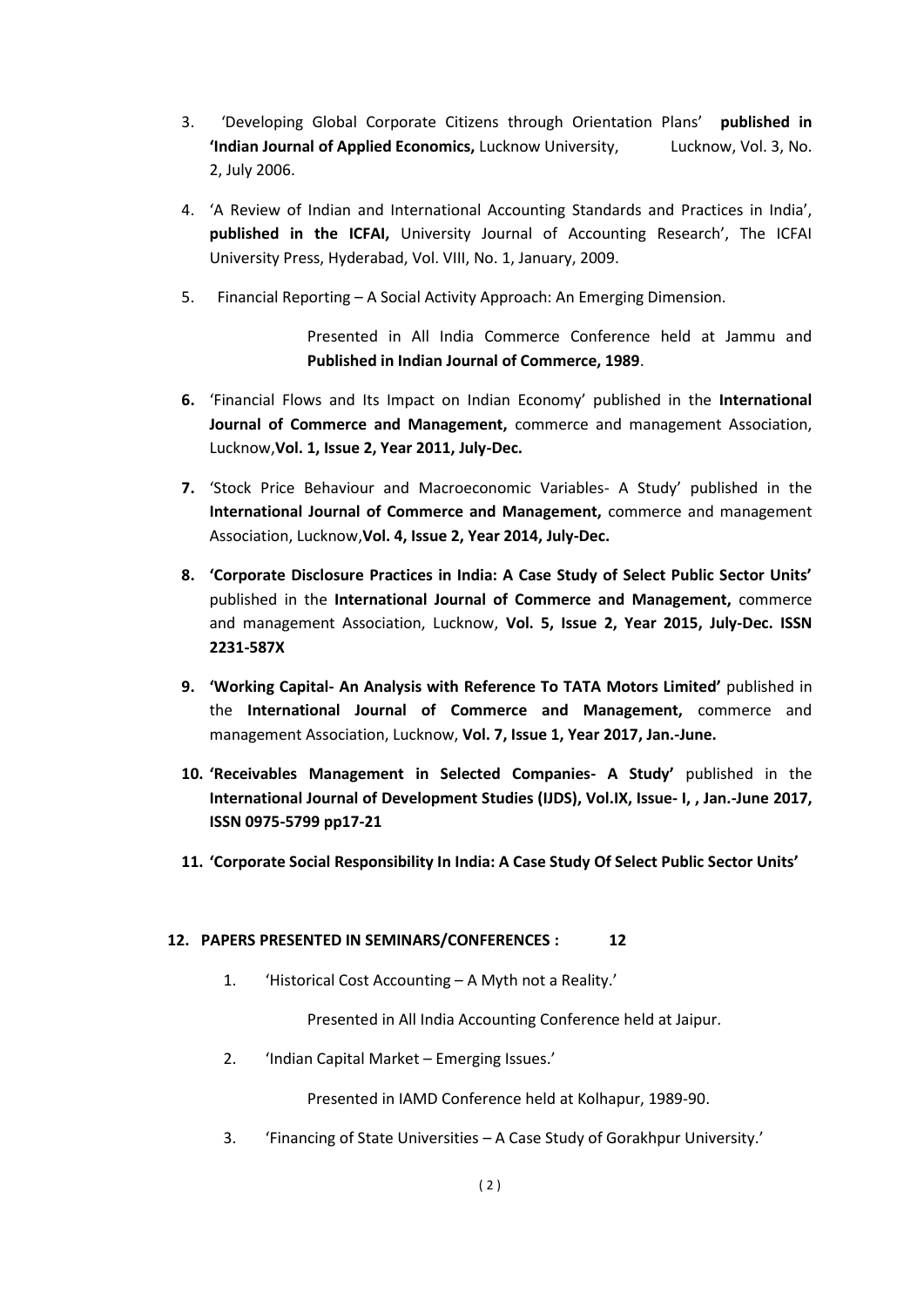Presented in a seminar held at G. B. Pant Institute of Social Science, Allahabad, 1993.

4. 'Motivational Problems of People at Lower Level in an Organization – 'A Socio-Economic Approach.'

> Presented in Seminar held at Academic Staff College, D.D.U. Gorakhpur University, Gorakhpur.

5. 'Gaps in Generally Accepted Accounting Principles.'

Presented in All India Accounting Conference held at Bangalore, 1998.

6. 'Reflections on the DIALECTICS OF VALUE ADDED TAX.'

Presented in National Seminar as Value Added Tax held at Lucknow University, Lucknow, 2003. Published in Proceeding in a book 'Value Added Tax : Issues and Implications, published in 2004.

7. 'Corporate Governance Scenario in India'.

Contributed to a conference organized by University of Western Sydney and RMIT Business and Macquarie University held at Sydney (Australia) on 27<sup>th</sup> & 28<sup>th</sup> May, 2004. Abstract appeared on Page 85 of the Souvenir published on the occasion.

8. 'Corporate Restructuring – Mergers and Acquisitions in India.'

Presented in National Seminar on Mergers and Acquisitions in India held at M. G. Kashi Vidyapeeth Varanasi in March, 2004.

9. 'Foreign Direct Investment – INDIAN Experience in the Liberalized Era.'

Contributed to – National Seminar of FDI and Indian Economy : Issues & Implications, held at Lucknow University, Lucknow, March, 2006.

10. 'Innovative Marketing Strategies for SSI's that can be consequential for the Rural Consumers in Immediate Hinterland to Cities'.

Presented in 58th All India Commerce Conference held at Varanasi,

11. 'Financial Inflows and Stock Market Behavior during Recession- Indian

Experience' Presented in a National Seminar held at Khalilabad. 2009

12. 'Global Economic Crisis and Employment' Presented in a National Seminar held At Basti 2010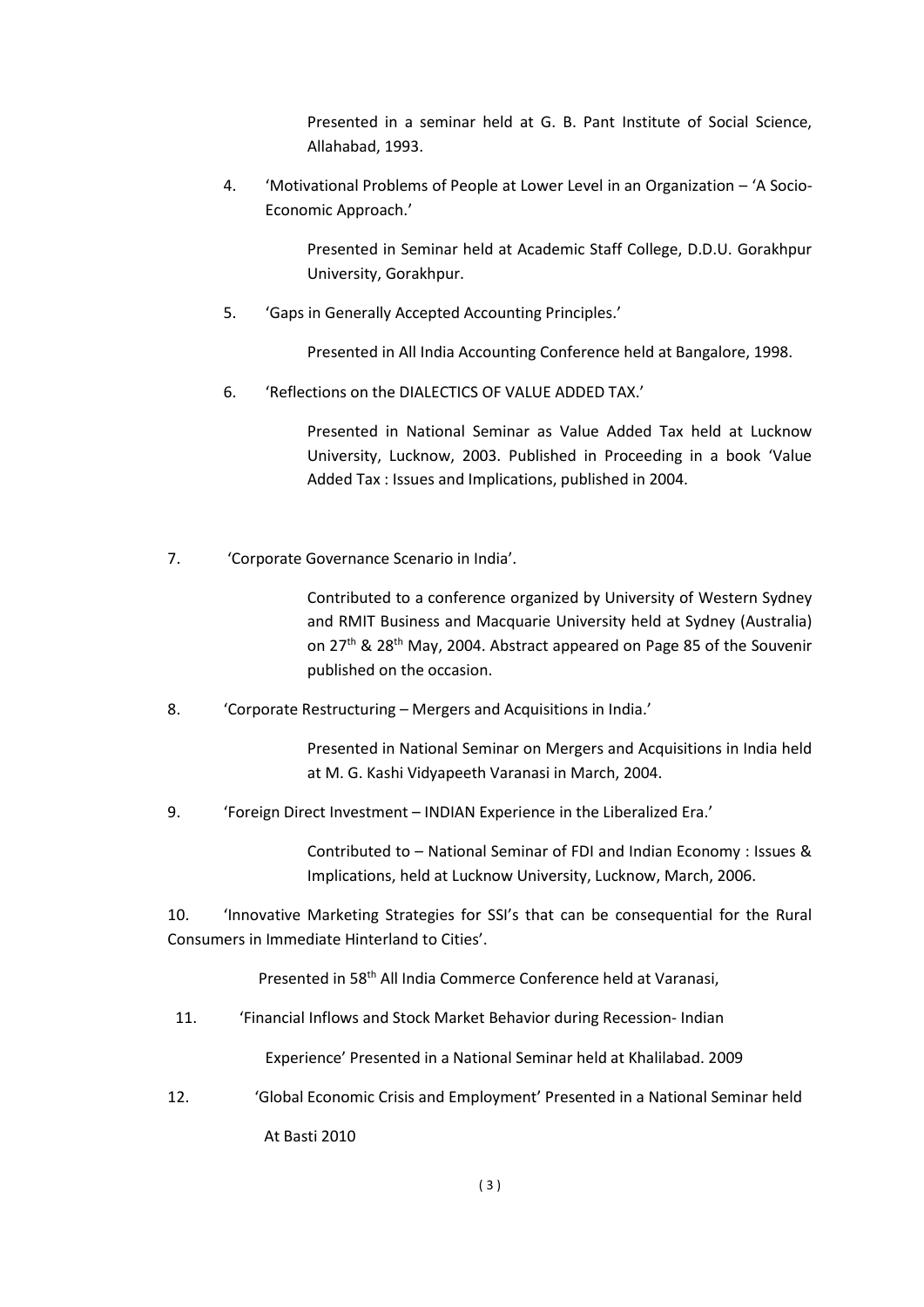## **13. BOOKS :**

• One Chapter on "Accountancy for Lawyers" contributed in a book titled "Principles of The Ethics of Legal Profession In India" authored by 'Prof. Anirudha Prasad', published from University Book House Pvt. Ltd., Jaipur, 2004.

## **14 ADMINISTRATIVE EXPERIENCE:**

## **CONTRIBUTION TO CORPORATE LIFE:**

- A. Associated with the course (undergraduate) restructuring as convener of the sub-committee constituted for the purpose by Board of Studies.(2003)
- B. Associated with the 'Trade-fare' organized by Department of Business Administration in different years.

## C.

- Worked as President, Athletic Association of the University from 2000 to 2002.
- Worked as Chairman Cricket and other games time to time.
- Worked as coordinator, IGNOU Study Centre, Gorakhpur for 14 months (up to Sep., 2005).
- D. Associated with drafting of
	- Ordinances of University Purchase Committee.
	- Service rules for Non-teaching employees of state university.
	- Constitution of students union.
- E.
- Associated with the admission process for last 10 years.
- Associated with the examination work as
	- (i) Asst. Centre Supdt. (Exam) for several years.
	- (ii) Member flying squad for many years.
	- (iii) Centre Supdt. University Exams and Entrance tests for B.Sc., B.Com. & B.Ed. classes.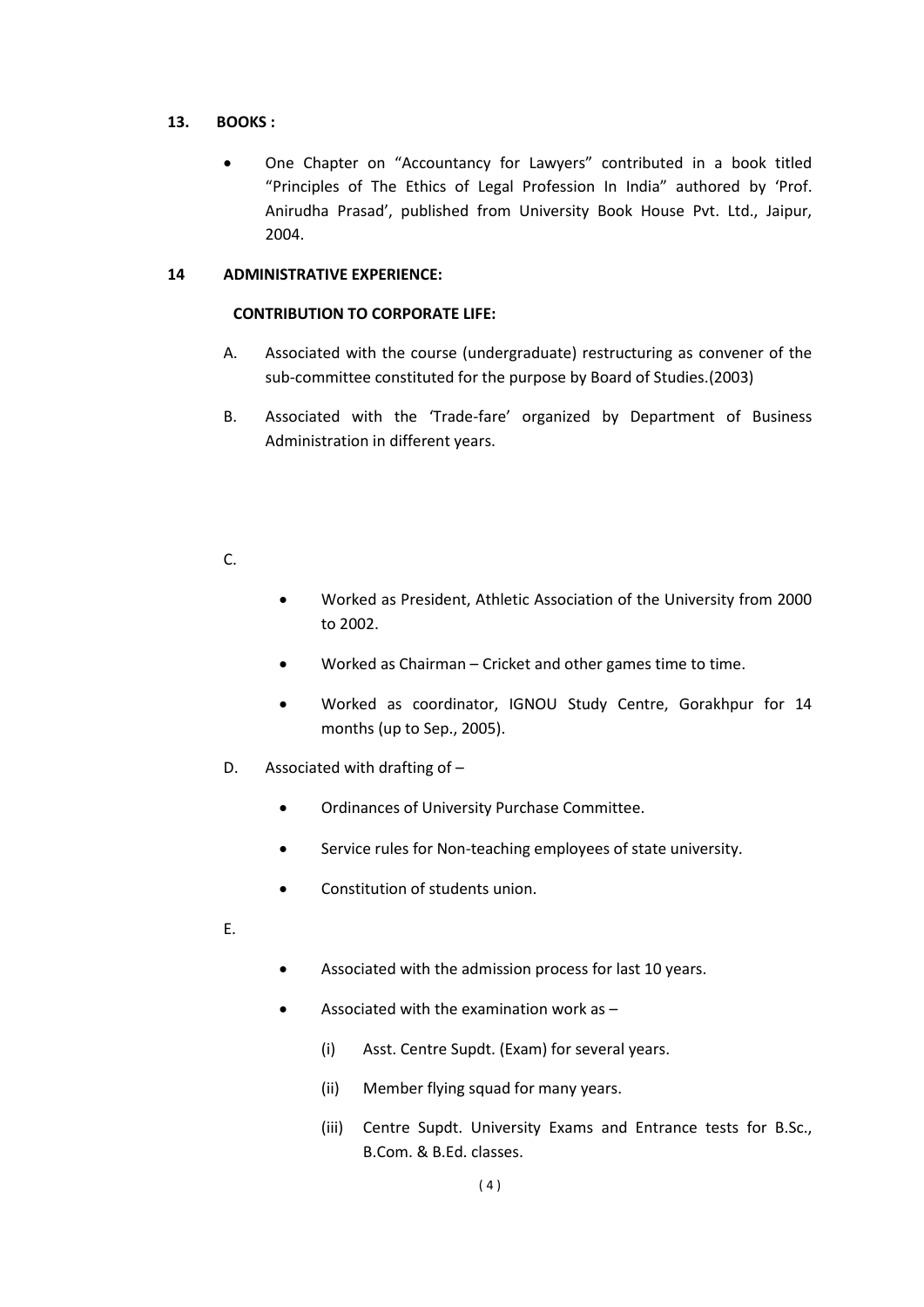- (iv) Centre Supdt. (Central Evaluation) in the year 2003, 2004, 2008 and 2009.
- Associated with the University Convocation, as a Member/Convenorr of different committees, held in different years.
- Centre Supdt. In CPMT and State B.Ed Entrance Examinations in many years.
- Performed as an Observer in different University and State level Examinations for entrance.
- F. Associated with the sub-committee constituted by Board of Studies to frame M.Com courses under semester system.
- G. Bureau Chief- Information and Employment Centre at University since March, 2010 to July, 2010
- H. Dean Student's Welfare during July,2010 to July,2013
- I. Nodal Officer- 87<sup>th</sup> All India Vice-Chancellor Meet -2013
- J. Director, Internal Quality Assurance Cell since May 15, 2013 to August 9, 2019
- K. Dy. State Co-ordinator, U.P.B.Ed. Entrance Test-2013
- L. University Nodal Officer- AISHE since march, 2014 to August 9, 2019
- **15. Teaching Experience: UG- 39 + Years PG- 37+ Years**
- **16. R/D Experience: Supervision of Dissertations at PG level: 08**
	- 1- thou chek fuxe ds laxBu ,oa dk;Z&izxfr dk v/;;u & 1996
	- 2- xksj[kiqj fo'ofo|ky; esa lkekftd lqj{kk & 1997
	- 3- xksj[kiqj fo'ofo|ky; esa ys[kkadu fof/k & 1992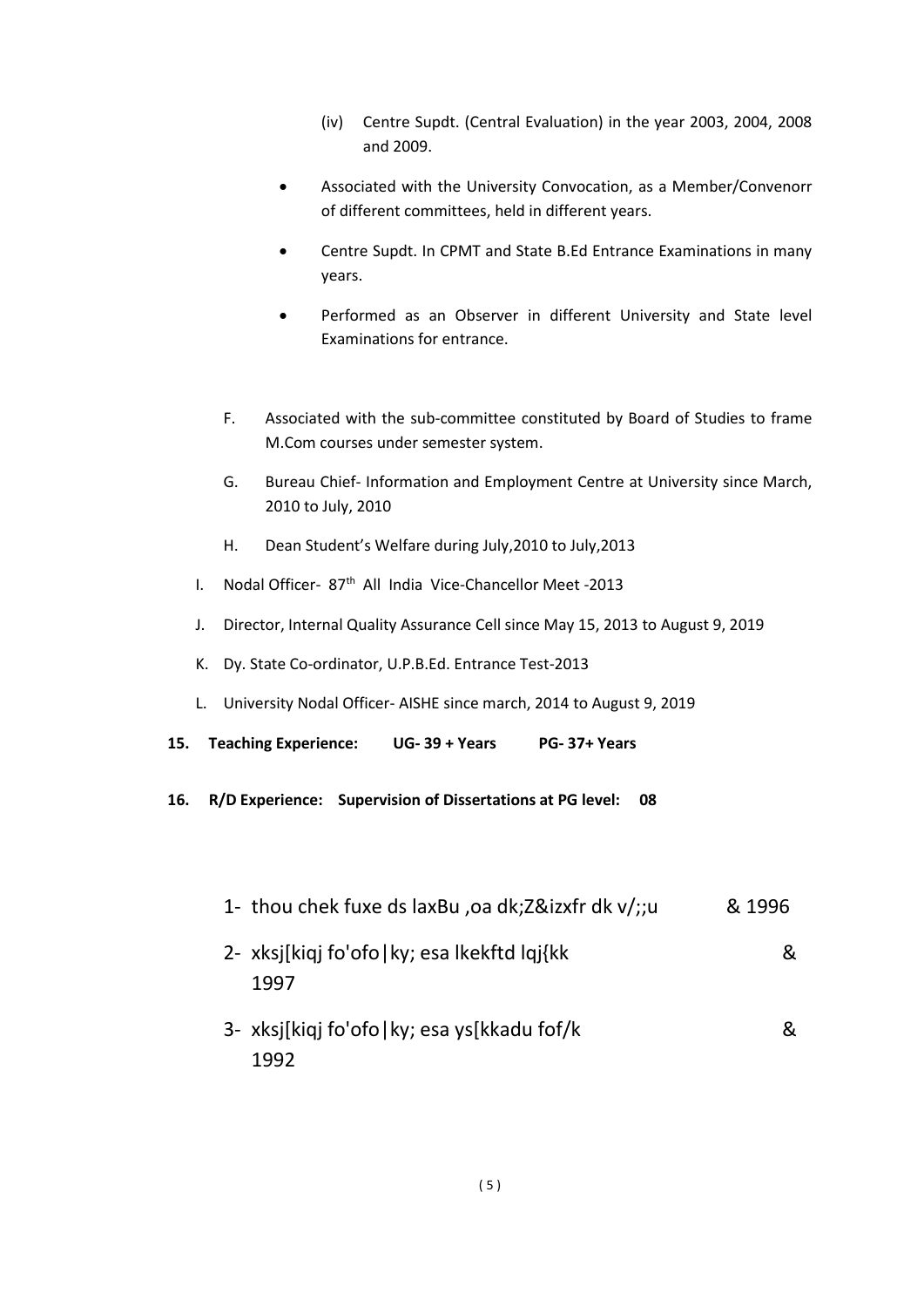|     |    | 4- mŸkj izns'k jkT; IM+d ifjogu fuxe ¼xksj[kiqj iz{ks=½ dk foŸkh;<br>fo'ys"k.k<br>& 1993                                               |                          |
|-----|----|----------------------------------------------------------------------------------------------------------------------------------------|--------------------------|
|     |    | 5- mŸkj izns'k jkT; vko';d [kk  ,oa oLrq fuxe dk vuqikr fo'ys"k.k                                                                      | & 1992                   |
|     |    | 6- Economics of Rice Milling in Gorakhpur District                                                                                     | $-1997$                  |
|     |    | 7- Selection, Training and Placement Policy in GKGB                                                                                    |                          |
|     |    | 8- Financial Implication of Road over/under Bridges under BOT scheme in context<br>of N.E.R.                                           | $-1999$                  |
| 17. |    | Ph.D. AWARDED:<br>15                                                                                                                   |                          |
|     | 1. | p;fur fuxeksa esa ekuo lalk/ku ys[kkadu dk v/;;u] 2009                                                                                 |                          |
|     |    |                                                                                                                                        | - ¼jkts'k pUnz feJ½      |
|     | 2. | A Study of Accounting Standards in India, 2009.                                                                                        |                          |
|     |    |                                                                                                                                        | - (Anubha Srivastava)    |
|     | 3. | A Study of Impact of Financial Flows on Indian Financial System, 2009.                                                                 |                          |
|     |    |                                                                                                                                        | - (Pooja Anand)          |
|     | 4. | A Study of India's Foreign Trade in Post Liberalization Era., 2007                                                                     |                          |
|     |    |                                                                                                                                        | - (Upasana Srivastava)   |
|     | 5. | Hkkjrh; LVsV cSad dh ykHknk;drk dk fo'ys"k.k ¼xksj[kiqj ifj{ks=<br>ds fo'ks"k lUnHkZ esa½] 2007 ¼'kks/k izcU/k izdkf'kr½               |                          |
|     |    | - ¼czts'k dąekį tk;loky½                                                                                                               |                          |
|     | 6. | mŸkj izns'k jkT; fo'ofo ky;ksa dk foŸkh; iz'kklu Financial<br>Administration of State Universities of Uttar Pradesh, 2001. (Published) |                          |
|     |    |                                                                                                                                        | - (Krishnanand Tripathi) |
|     |    |                                                                                                                                        |                          |

7. xkthiqj ds xzkeh.k vkfFkZd fodkl esa la;qDr {ks=h; xzkeh.k cSad dh Hkwfedk] 1999-

- ¼*t; izdk'k flag*½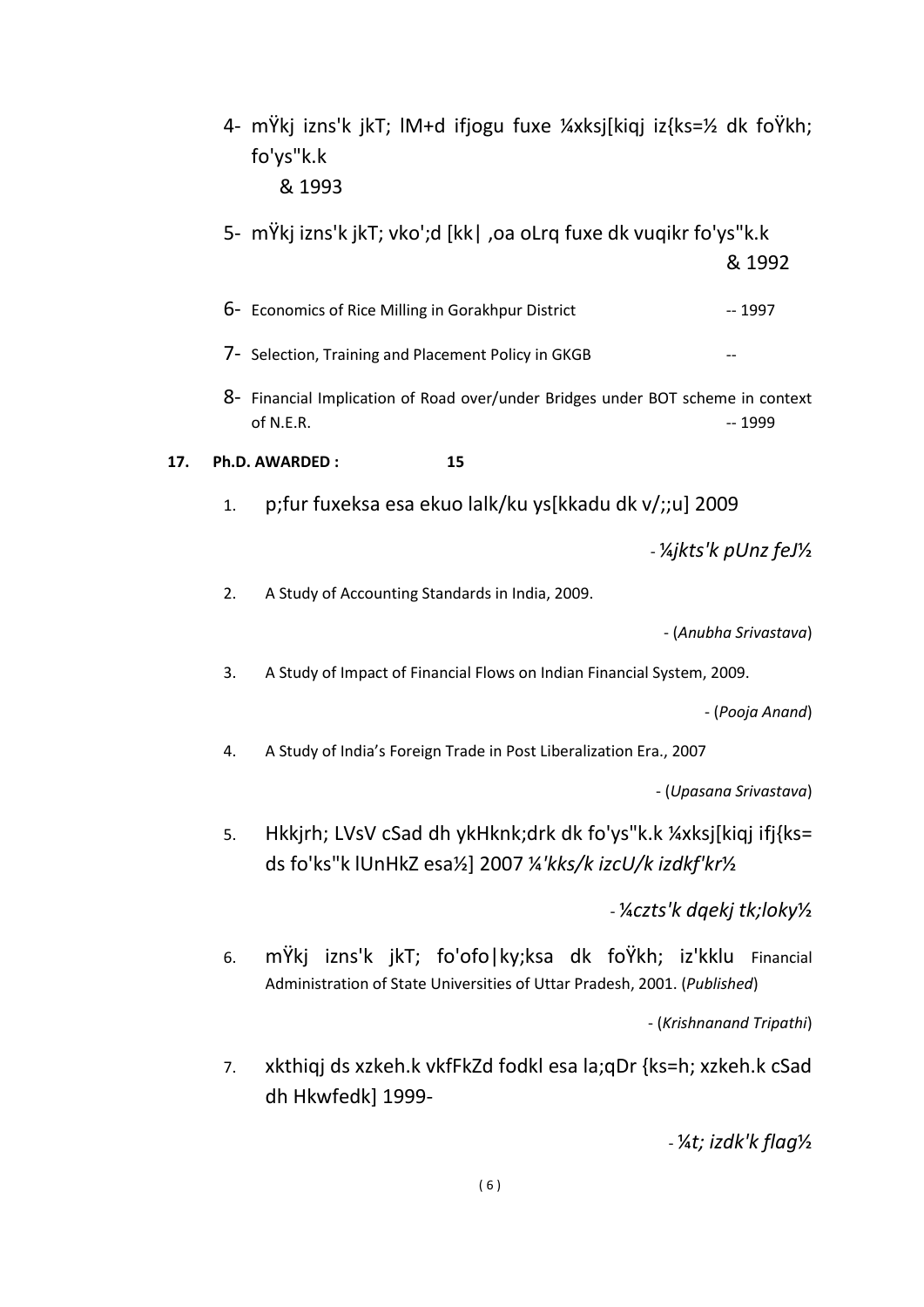8. A Study of Labour Relations in U. P. State Electricity Board, 1999.

- (*Mukesh Kumar Srivastava*)

9. Protections of Consumer's Interest in Indian Railways with a Special Reference to North Eastern Railway, 1994.

- (*Manoj Kumar Srivastava)*

10. 'UDYAMITA VIKAS ME SWA-ROJGAR YOJANAO KI BHUMIKA KA MULYANKAN' 2011 **MULYANKAN' 2011 1998** 

11. 'A Study of Health Services and Customer's Satisfaction (with a special reference to Gorakhpur District) 2012 - The Contract (Alpana Srivastava)

12. 'A Study of Stock price behaviour and Macro economic variables' 2016.

( Jaihind Kumar)

- 13. ' Corporate Disclosure Praciices in India: A Case Study of Select Public Sector Companies, 2018. ( Rashmi Agrawal)
- 14. ' A Study of Environmental Accounting and Reporting Practices in India With a special reference to selected Indian Companies' 2018 ( Rakesh Kumar Verma)
- 15. 'A Study of Management of Working Capital in Reference to Selected Manufacturing Companies' 2018 ( Kiran Mishra)
- **18. Ph.D. ENROLLED : 01**

Shri Md. Affan Ansari---- Thesis Submitted for Evaluation

- **19. Research Projects Completed/Ongoing: NO**
- **20. Foreign collaboration/visits: NO**
- **21. Awards/Distinction:**

# us'kuy ,twds'ku lkslk;Vh] xksj[kiqj ¼m0iz0½ }kjk o"kZ 2008 esa **^e.Myh; f'k{kd lEeku\*** }kjk lEekfurA

#### **22. Life membership of academic societies:**

- 1. Indian Commerce Association
- 2. Indian Accounting Association